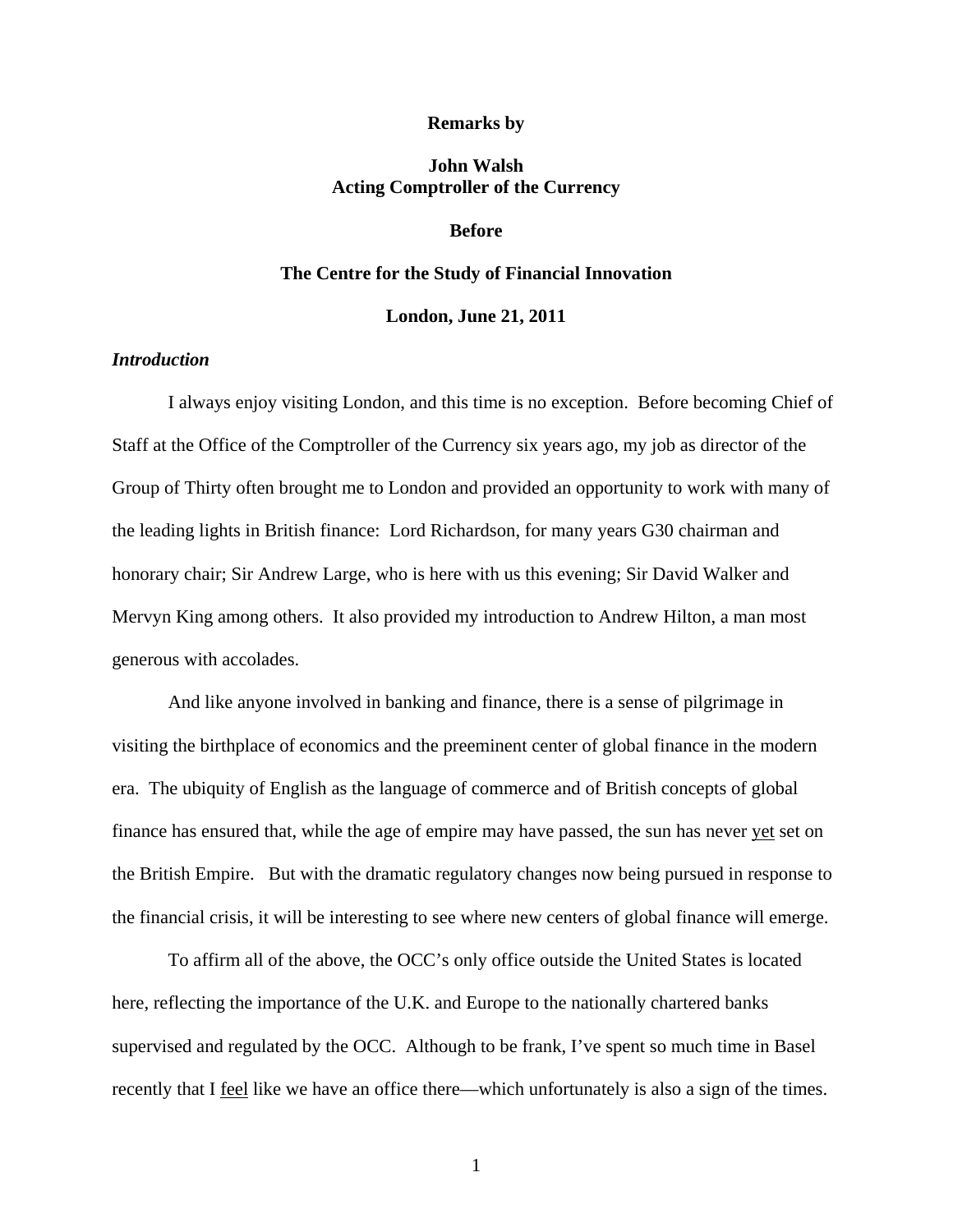In my remarks this evening, I want to discuss some of the far-reaching changes to the regulatory and supervisory standards taking place in Basel and in the United States in response to the recent financial crisis, changes that are in various stages of implementation. But I plan to take a slightly different approach to this topic than others have. Specifically, I want to urge due caution regarding the cumulative effects of all the contemplated changes. I might have titled these remarks: Beware the Pendulum.

I should start by making it very clear that I support strong capital and strong liquidity for banks, and enhanced supervision of systemically important institutions. I also recognize the importance of considering carefully whether structural changes in the organization of firms are necessary to reduce the potential for crises. However, implementation of these wide-ranging changes—in regulation, in prudential supervision, in the range of activities banks conduct, and in how they organize their conduct of those permitted activities—should be carried out in an atmosphere that recognizes the critical role of banks in promoting strong and sustainable economic growth. We should remain attentive to the ultimate objective of bank regulation, which I submit is not simply preventing the failure of individual organizations. Enterprises fail in a market economy. Alan Greenspan famously observed that "the optimal number of bank failures is not zero." Rather, our primary objective is maintaining a vibrant, innovative, and competitive banking system, through an oversight regime that protects that system from problems at individual firms.

We have all just lived through a sobering financial crisis, one from which we have not yet fully recovered. At a time like this, it is entirely appropriate to consider lessons learned, and respond with appropriate reforms. Everyone in this room could provide similar lists of key lessons. Among them: Liquidity, or lack of it, can kill an apparently healthy institution faster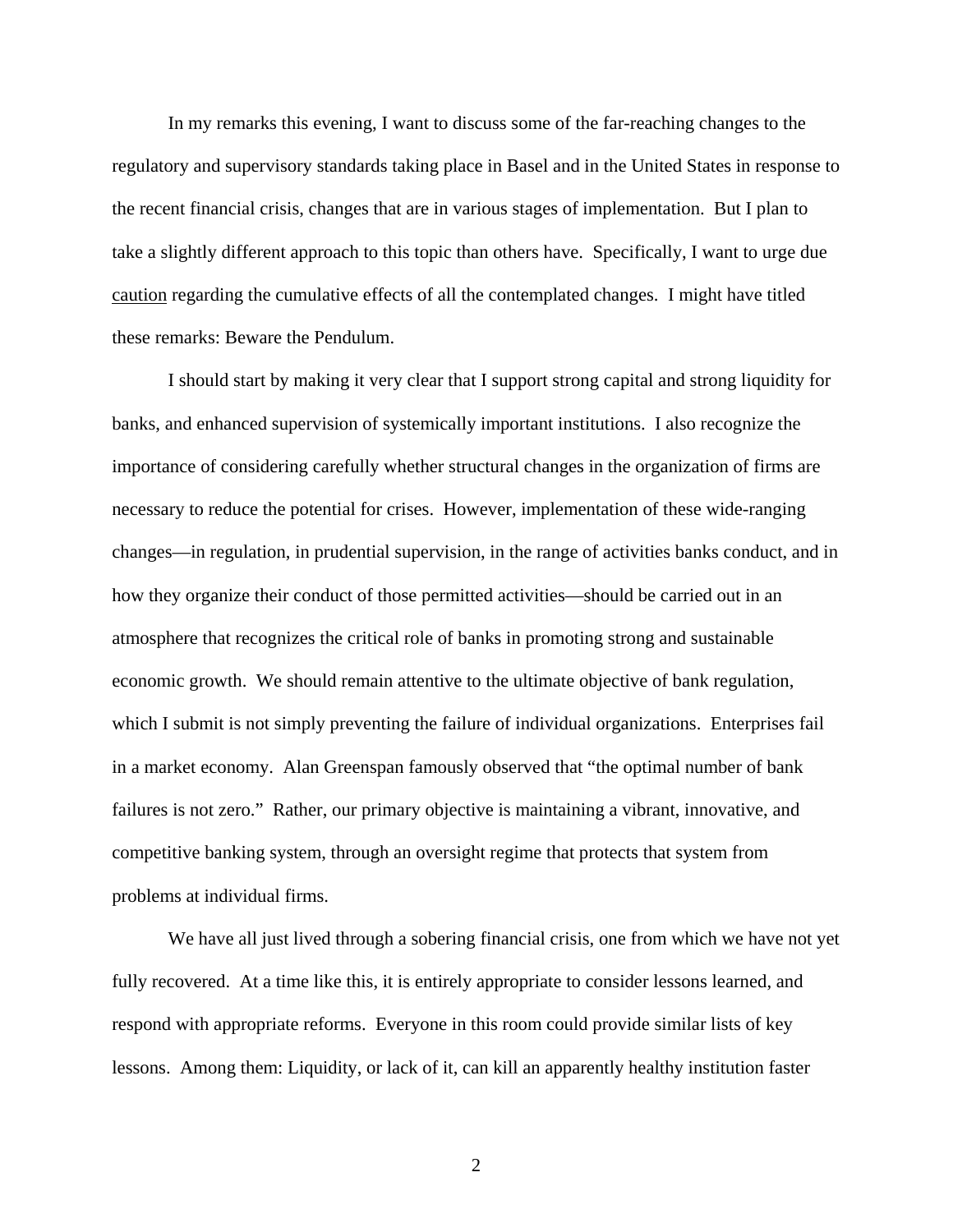than anyone can respond. Equity is the most solid form of capital, particularly in a crisis, as markets are not confident that other forms of capital will truly absorb losses. Risks associated with complex, structured financial products are far greater than many supposed. We are already taking steps to address these and other lessons from the crisis.

Nonetheless, it is also an undeniable quality of human nature that, in the frenzy of the moment, we can overreact in response to crisis. Describing this as a swinging pendulum may be a tired cliché, but it's worth asking ourselves: where is that pendulum right now? One of our OCC supervisors created the wonderful malapropism of "trying to keep the pendulum in the middle of the road," but that is surely not where we are today. To put it plainly, my view is that we are in danger of trying to squeeze too much risk and complexity out of banking as we institute reforms to address problems and abuses stemming from the last crisis.

### *Recent Initiatives in Regulation and Supervision*

Perhaps the most prominent international response to the crisis has been the set of reforms developed by the Basel Committee now known as "Basel III." The Basel III enhancements to the Basel II framework seek to promote a more resilient banking sector by strengthening standards for internationally active banks.

Built on top of the risk-sensitive regime established by the Basel II capital framework, Basel III aims to ensure that capital requirements appropriately reflect the material risks financial companies face. Basel III also increases the emphasis on systemic risk in bank supervision and in capital rules, and establishes for the first time an international leverage ratio requirement and global minimum liquidity standards. And, as has long been true of the Basel Committee, a secondary objective of its rules, after enhancing the safety and soundness of the global banking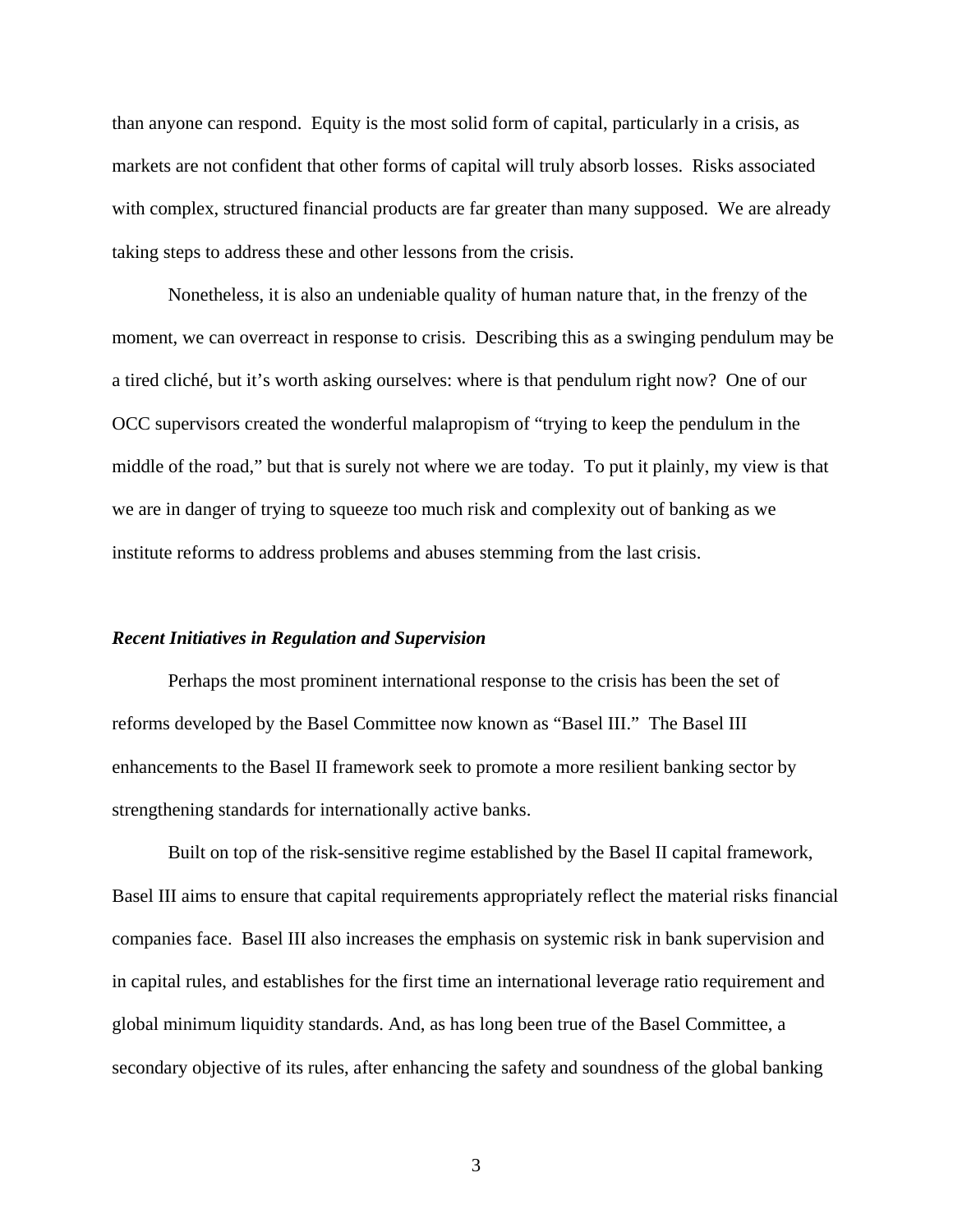system, is to facilitate a level international playing field by ensuring application of a consistent set of standards for internationally active banks.

I'm sure the outlines of Basel III are familiar to this audience. But let me briefly review the proposed enhancements to capital and liquidity requirements, as well as a few recent proposals to limit the scope of banks' activities and the organizational structure under which they operate, so that I can offer some thoughts on overall direction and where we go from here.

*First, Basel III addresses the quality of capital.* As I mentioned, one key lesson of the financial crisis was the superiority of common equity relative to other capital instruments, at least during a stress period. Basel III defines regulatory capital more narrowly and places greater reliance on common, through explicit standards for Tier 1 common equity capital.

*Basel III also increases minimum risk-based capital ratios.* By the end of the decade, minimum Tier 1 common requirements will move from roughly 2 percent under current rules to 7 percent, including a capital conservation buffer to ensure that banks are well-positioned to withstand economic downturns.

*Basel III limits leverage* by introducing an international leverage ratio requirement designed to backstop the risk-based measures.

 In addition, *Basel III improves how risk is assessed for certain types of bank exposures.*  Certain securitization positions will be subject to greatly increased capital requirements under the Basel III revisions, and capital for trading activities will increase substantially. Basel III takes a new and more conservative approach to measures of counterparty credit exposures from derivative transactions. Capital requirements also will increase more generally for bank exposures to other large financial firms, addressing concerns with interconnection and possible contagion effects. Taken together, these changes will almost certainly result in significant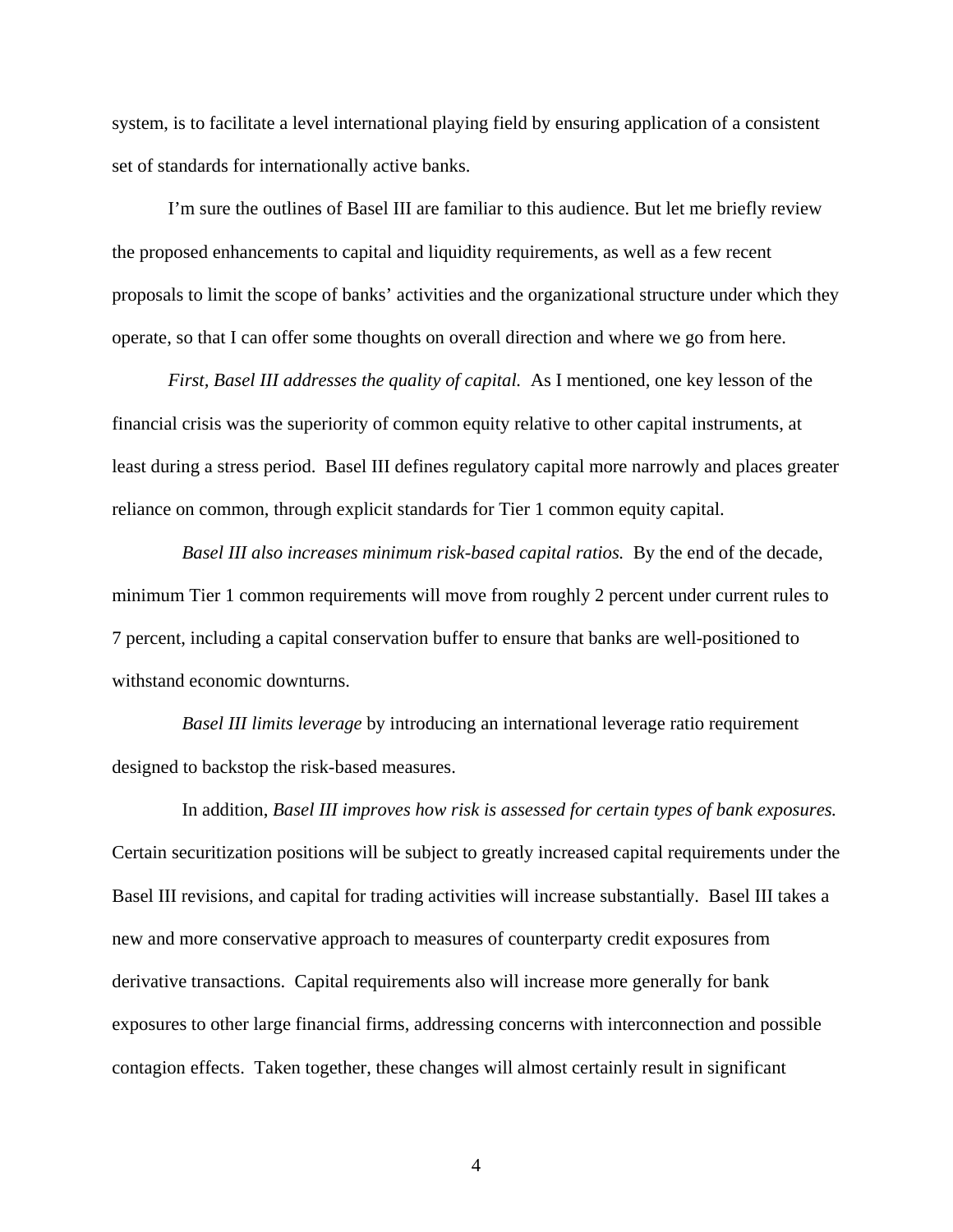increases in capital requirements for many of the types of exposures that were evident sources of risk and loss during the crisis.

*Basel III introduces explicit liquidity standards.* During the early stages of the financial crisis, many banks with adequate capital levels still experienced difficulties as a result of inadequate liquidity. The Basel III liquidity standards seek to promote short-term resilience by ensuring that a bank has liquid resources to offset cash outflows under acute short-term stresses, and longer-term resilience by creating additional incentives for a bank to fund its ongoing activities with stable sources of funding.

*And finally, Basel III includes a proposed capital surcharge for systemically important banks.* The Basel Committee continues to consider the appropriate approach to identifying institutions that should be deemed systemically important, and the potential application of a capital surcharge to those institutions. In fact, this will be one of the main areas of focus of meetings I will attend in Basel later this week.

## *Constraints on the activities and organization of banks*

These Basel initiatives aimed at capital and liquidity reflect one strand of reform. Another, almost entirely separate strand, aims to revise limits on what banks can do or how they are organized. In the United States, there is a long history of constraints on the activities banks can undertake, and on the firms with which they can be affiliated. For nearly seven decades, until U.S. law was changed in the 1990s, the Glass-Steagall Act limited the range of financial services banks could provide. We also have relied on constraints on organizational form, and on firewalls that insulate banks from the risk of non-traditional activities in affiliates. Recently, some observers of the U.S. banking system have argued in favor of moving back in the direction of a more narrowly defined banking organization.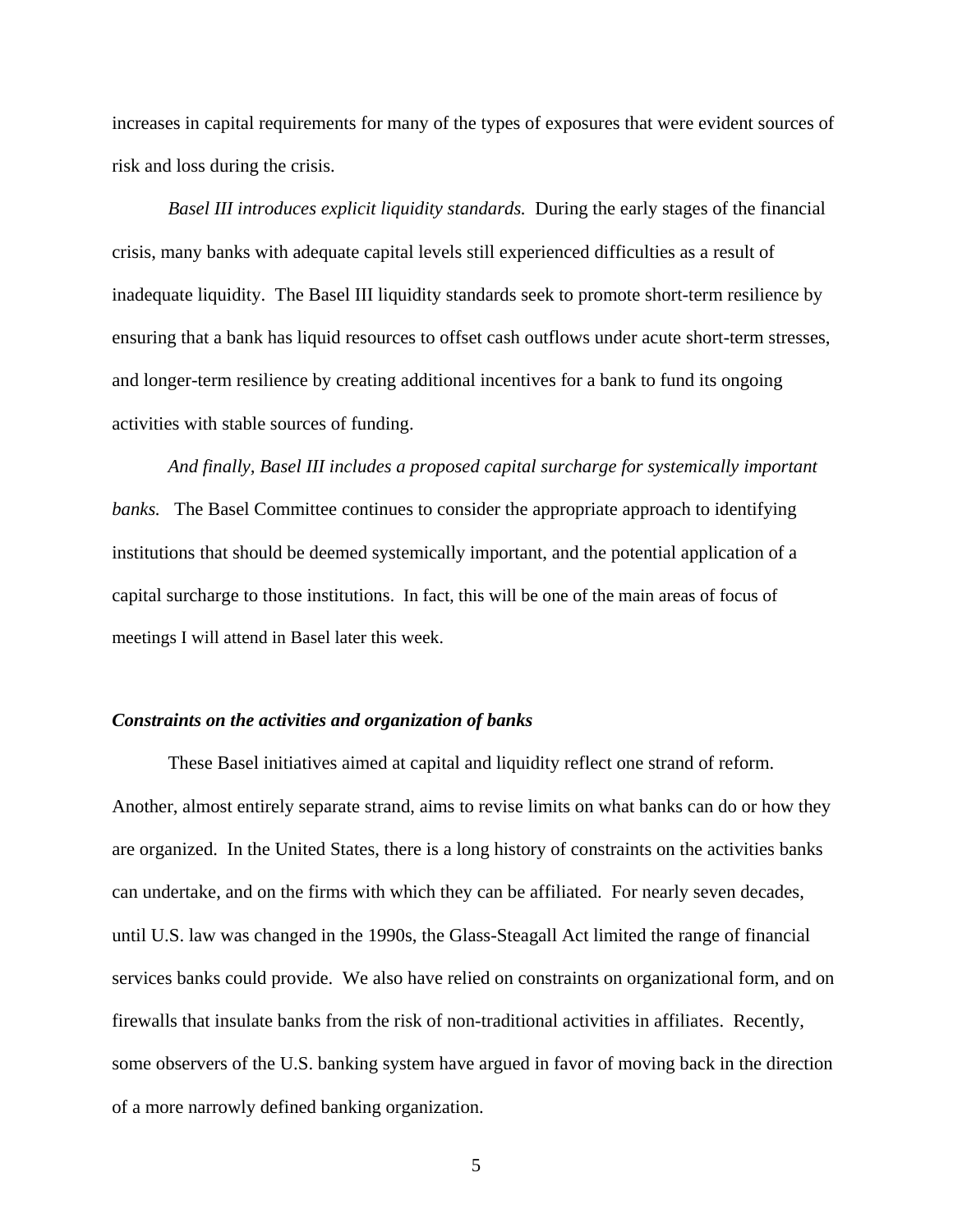In this spirit, the Dodd-Frank Act contains a provision that imposes new constraints on bank activities and the relationships between banks and other firms, the so-called "Volcker Rule." This provision generally prohibits any banking entity from engaging in proprietary trading or from investing in, sponsoring, or having certain relationships with a hedge fund or private equity fund, subject to certain exceptions. The OCC and other U.S. regulators currently are preparing rules to implement the Volcker provisions of Dodd-Frank, and in doing so to define appropriate exceptions.

Perhaps closer to home for many of you, and reflecting a related concern with the scope of the activities of financial firms, the Independent Commission on Banking is considering, among other things, the question of whether there should be greater separation between UK retail banking and wholesale and investment banking. The Commission earlier this year issued an Interim Report to focus the next stage of the debate that addressed the possibility that retail banking activities should be "ring-fenced" from wholesale and investment banking. Such a step would apparently be motivated by the desire to make it easier and less costly to allow different parts of a bank be treated differently during a time of stress. It also seems intended to shield U.K. retail activities from risks arising elsewhere, within the bank or more broadly, while preserving the possibility that retail activities could draw strength from the rest of the firm if necessary.

#### *The role of banks and the purpose of regulation*

This was a quick recitation of a relatively long list of proposals for fairly fundamental change. Although long, the list is far from comprehensive. This multitude of reforms—in Basel, Dodd-Frank, and elsewhere—reflects many good ideas advanced by many knowledgeable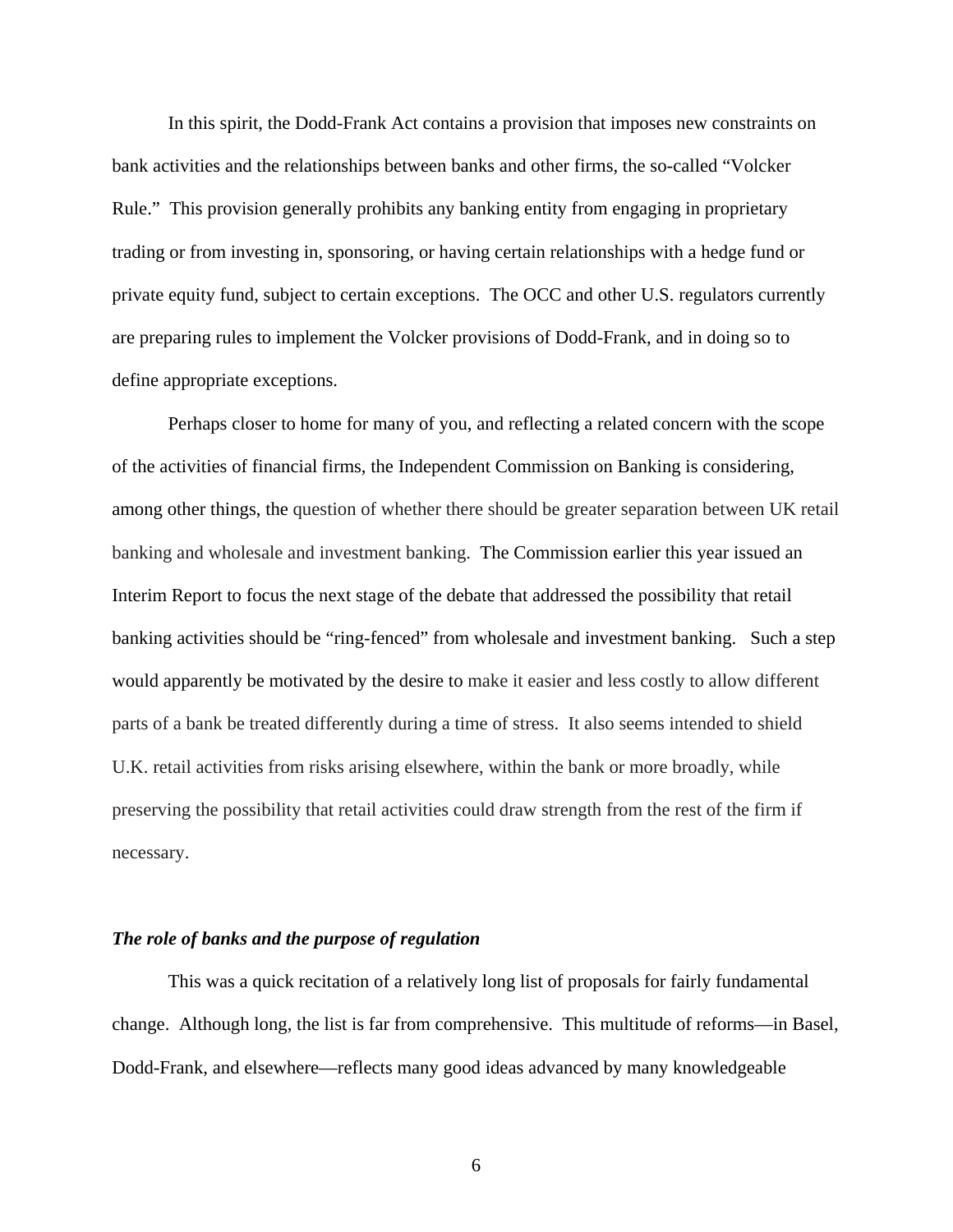people. But, although regulators are pursuing a number of impact studies, too many of these new approaches to regulation remain untested. In considering whether we're getting all this right, I am reminded of the saying: "In theory, there is no difference between theory and practice. In practice, there is." We don't know how all of these new approaches will work in practice, how they may interact with one another, and what their cumulative impact will be. In an ideal world, we would take the time to find out and be sure we have it right, but clearly we are not living in that world right now.

In my view, it is absolutely vital that we not lose sight of why we regulate banking in the first place as we consider the merits of these and other reforms. At times, the regulatory policy debate has suggested that the primary purpose of regulation is to protect the economy from banks. But that's not why we regulate: it's not because financial firms represent a threat to the economic system, but because banking underpins the economic system. A healthy, well functioning banking system is one of the characteristics that distinguishes developed from lessdeveloped economies, and is crucial to our economic well-being. We regulate banks to make sure they can continue to perform the role we need them to perform.

And what exactly is that role? Banks are central to payments systems and to the flow of funds throughout the economy. More fundamentally, banks intermediate risk. They lend to borrowers—such as relatively small businesses—who cannot easily access capital markets. They fund these loans using short-term liabilities like transaction accounts that can be withdrawn on demand at par, which in turn provide bank customers with a unique way to store wealth and make payments. Banks remain unique within the financial system by offering this package of services, and the types of borrowers who rely on bank-funding generate meaningful amounts of real economic activity and wealth.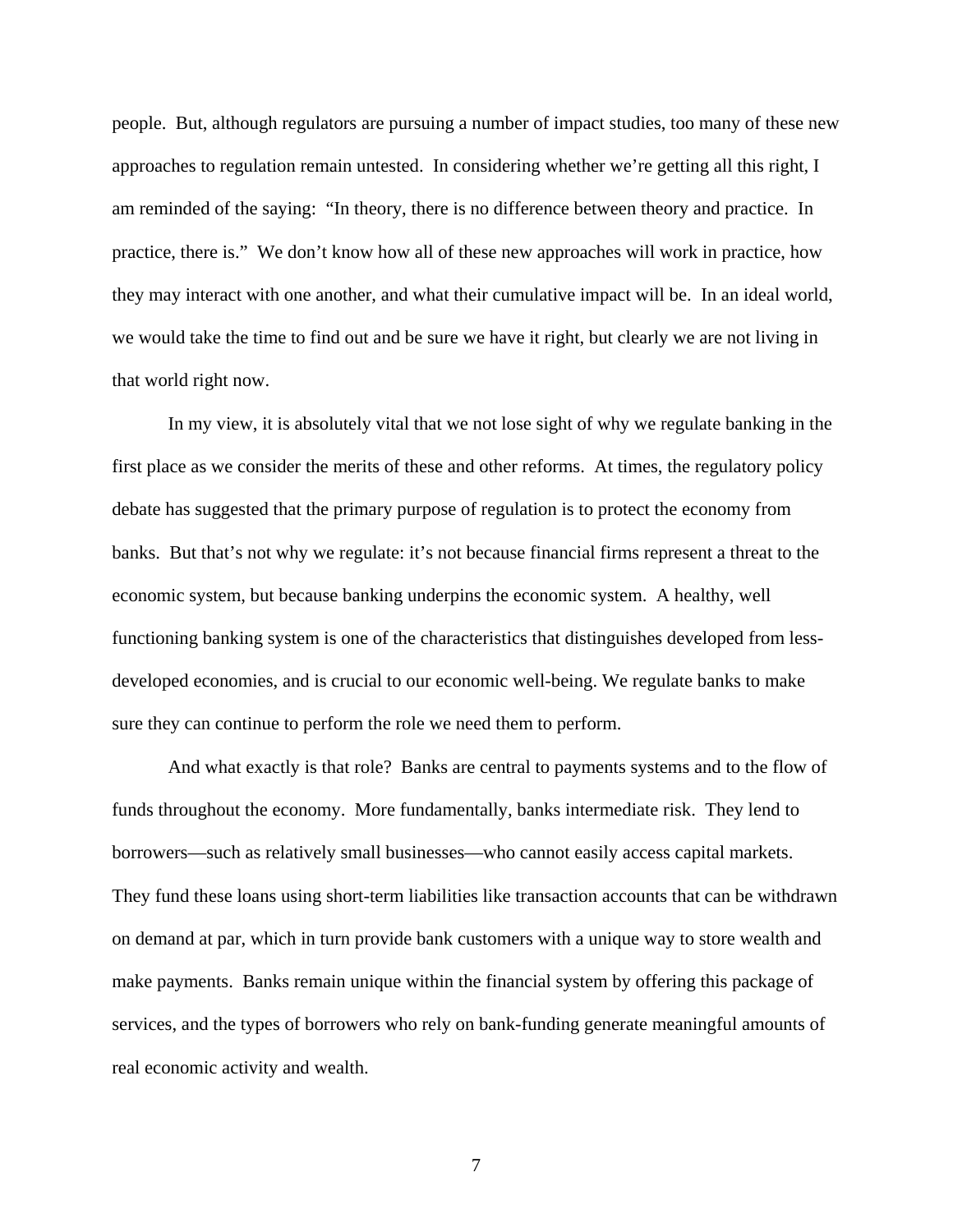The distinctive features of bank assets and liabilities also imply that banks as institutions will by nature be at least somewhat illiquid. Even with the rise in securitization and traded credit, loans to the vast majority of bank borrowers remain illiquid and difficult for outsiders to value properly because those loans are based on information that must necessarily be kept private. With liquid liabilities providing the funding, banks are vulnerable to runs, due to actual or perceived financial problems. Those runs have real economic costs, because they disrupt credit to borrowers who have few if any alternatives to bank credit, and disrupt routine payments on which economic activity depends.

The important economic role of banks, combined with their inherent illiquidity, is the main reason that the governments in virtually all countries provide some form of "safety net" for their institutions. This safety net takes many forms, including explicit deposit insurance and emergency liquidity facilities. A safety net makes bank runs less likely, but introduces a form of moral hazard, as it takes away some of the natural incentives banks have to limit leverage and risk-taking. At the risk of sounding self-promoting, this is where bank regulators come in: Our role is to blunt the distortion of incentives. For example, regulations that specify minimum capital ratios prevent banks from increasing their leverage to dangerous levels in response to the existence of the safety net. Ongoing supervision addresses aspects of bank risk-taking that do not lend themselves to regulation through mechanical rules like capital standards.

#### *The impact of reforms*

As we work through the details of financial reform, I believe it is essential to keep a clear sense of the ultimate objectives of regulation as I've described them, bearing in mind that bank regulation is a means to an end: a sound and vital banking system that supports economic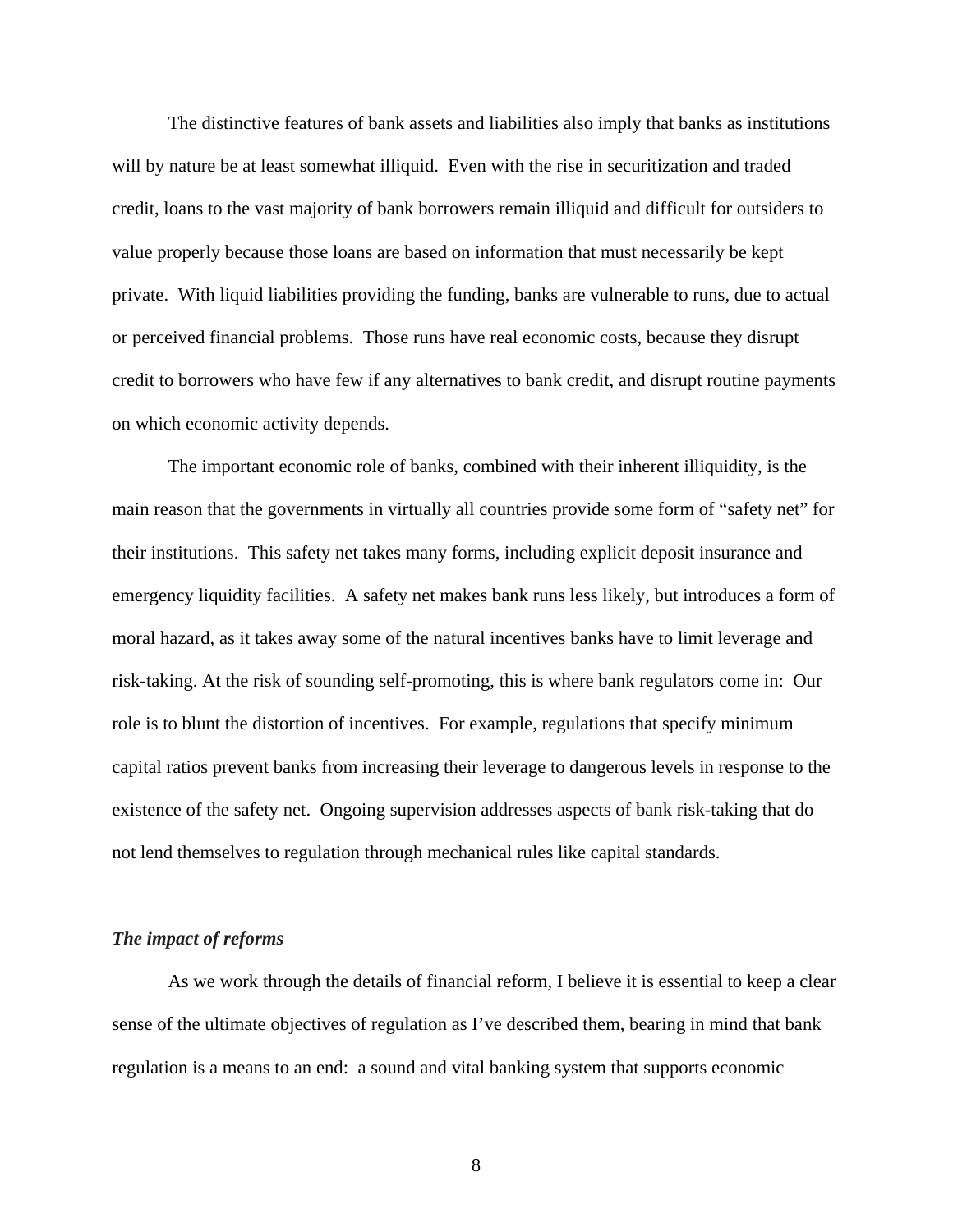growth by serving the needs of businesses and individuals. How are the broad changes in regulation and supervision now in process going to affect banks and their ability to fulfill their crucial role in the economy as financial intermediaries?

Take capital requirements. Capital requirements are important because they prevent instability, and we saw during the financial crisis that unstable banks can be extremely costly to the economy. But capital requirements also tend to raise the cost of providing banking services, and higher costs lead to higher prices (higher interest rates on loans, lower interest rates on deposits, and so on), or a lesser quantity of banking services provided, or both. The strength of the linkage between capital requirements and lending has been the subject of significant debate in financial economics, but to cite one recent study, "there is widespread agreement in the theoretical academic literature that the immediate effects of constraining capital standards are likely to be a reduction in total lending and accompanying increases in market loan rates and substitution away from lending to holding alternative assets."

 It is critical that policymakers remain mindful of that tradeoff. Higher capital fosters a safer banking system, but if carried too far, the economy suffers when banking activity is not sufficient to support desired levels of real economic activity. These economic costs can offset the stabilizing benefits of higher bank capital.

I think this is a particularly important caveat as we implement capital surcharges for systemically important firms. We should recognize, for example, that the systemic surcharge is adding to base capital charges that, under Basel III, were designed specifically to address risks presented by large, internationally active—and therefore generally systemically important banks. Capital levels are now extraordinarily high by historical standards. Some modest

<sup>&</sup>lt;sup>1</sup> VanHoose, David, "Theories of bank behavior under capital regulation," *Journal of Banking and Finance*, December 2007.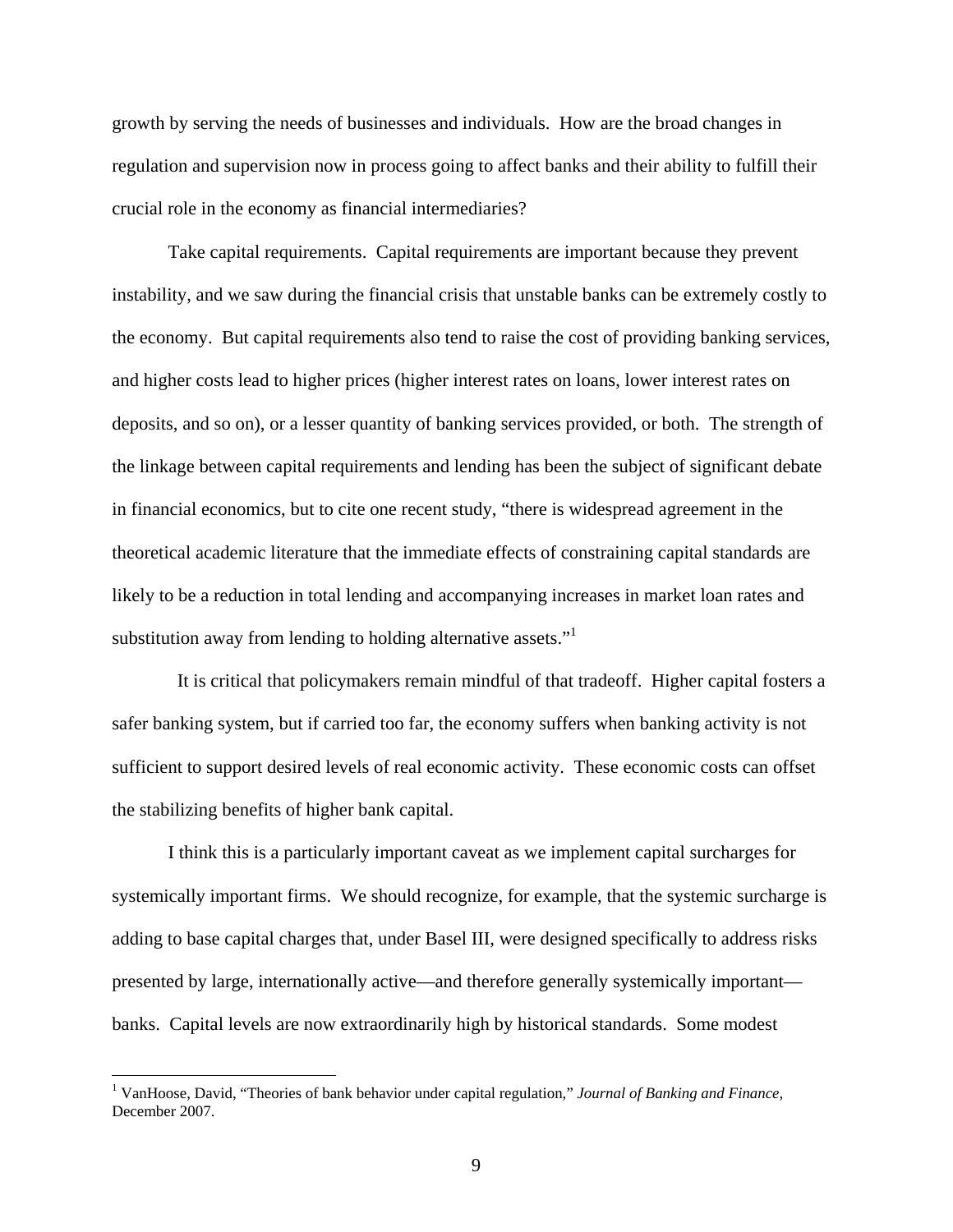addition to minimum capital may be appropriate to reflect systemic concerns at the very largest firms, but we should not lose sight of the fact that the other components of Basel III already have been calibrated with one eye on the systemic lessons of the recent financial crisis.

Similarly, we should approach the development of explicit liquidity standards thoughtfully, and I might add, with some humility. The move toward common minimum liquidity standards is laudable – sound liquidity management is fundamental to the safety and soundness of all banks. But it is important to remember that the new standards and resulting ratios are untested. In fact, we don't yet know what the standards should be. Last month, the Basel Committee's Chairman noted that the Committee does not have extensive experience with global liquidity standards, and also does not have high-quality data on bank liquidity profiles. The Committee is taking a cautious approach to implementing the new requirements, and will use an extended observation period to review the implications for individual banks, the banking sector, and financial markets. Even so, I suspect this is an aspect of Basel III that may need a more fundamental re-think, rather than marginal technical corrections. I have remarked in the past that I think this is an area in which requirements may interact in unintended ways, with undesirable consequences.

I am even more skeptical about what the efforts to limit banks' activities and organizational form will contribute to our ultimate objective of a safe and sound system that also contributes to a vibrant economy. The final shape of such initiatives will not be known for many months, and it will take even longer until the implications of those decisions are known. But I see several challenges.

One is that precisely defining "core" banking activities is difficult in practice. The tools for conducting "traditional" bank intermediation have broadened over the last two or three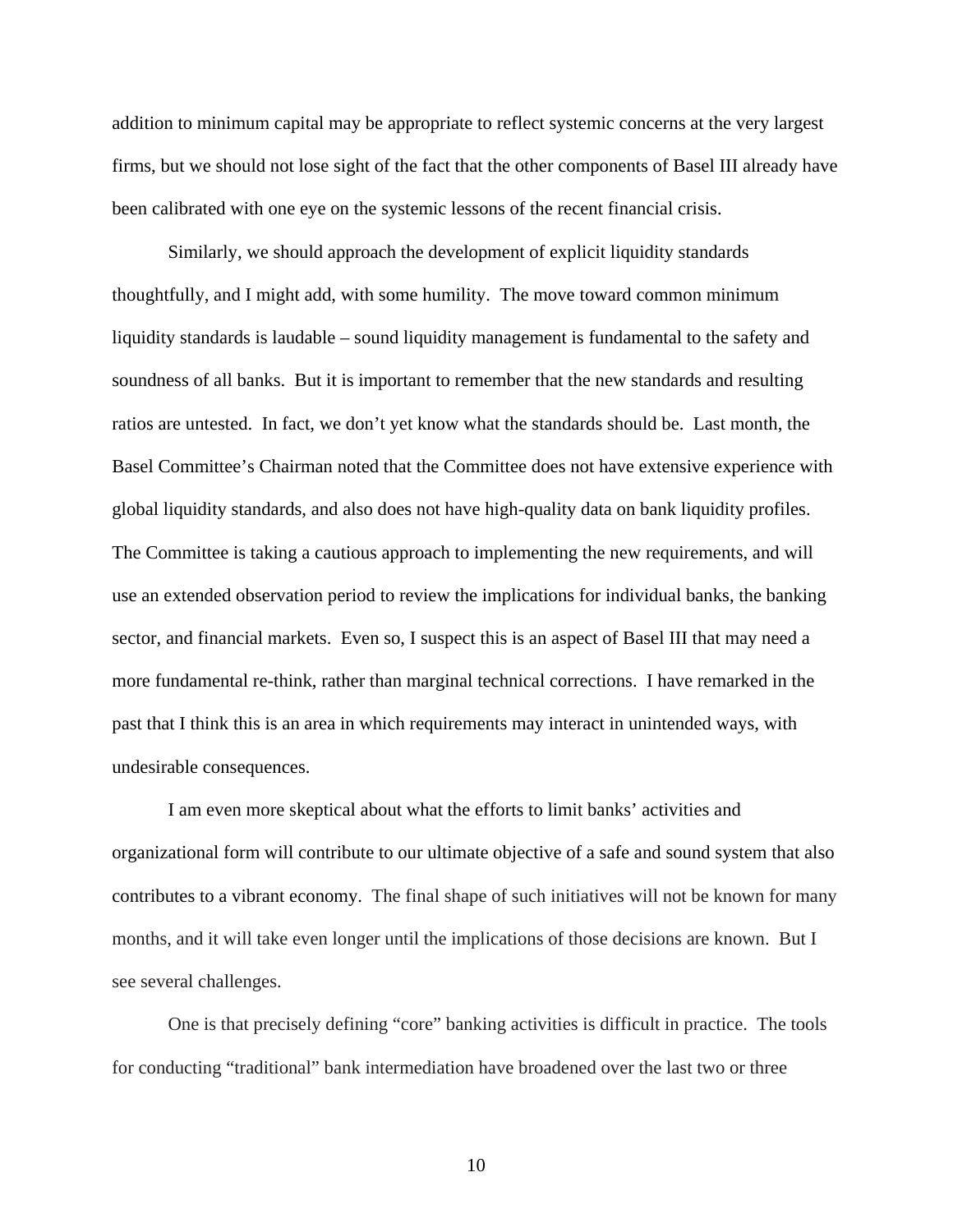decades. Some of the activities that might be ruled out-of-bounds by an expansive reading of the kinds of restrictions contained in the Volcker Rule and similar initiatives may actually be important complements to the core business of banking. Here I'm thinking of certain activities that lie on the boundary of trading and market-making, or certain basic types of derivatives that are used to tailor financial transactions to meet the needs of bank customers.

If we draw the circle too narrowly around what we call "banking," we will unnecessarily restrict legitimate banking activity and raise its cost. Reliable estimates of the net effects are hard to come by, but that does not make the costs any less real, and we need to tread carefully. I am also skeptical that the focus on limiting risk by restricting supposedly exotic activities will wring risk out of the system. Time and again, including during the most recent crisis, banks have managed to take on plenty of risk through very traditional banking activities. Most U.S. bank failures resulted from bad real estate loans. And while the trigger to the crisis may have come in the exotic form of structured financial products, the raw material was poorly underwritten mortgages—nothing less exotic than that.

Moreover, I would observe that the risk insulation afforded by restricting bank activities and defining corporate structure may prove illusory. As we saw during the financial crisis, when the threat to the financial system is sufficiently serious, central authorities are likely to extend the safety net beyond banks to the holding companies or banking groups of which they are part, and further to financial entities outside the banking system. Pushing certain "risky" activities outside of banks doesn't make that risk disappear.

More generally, I am concerned, in light of recent experience in the United States, that the application of overly stringent regulatory requirements of all types may again cause lending to move from the regulated banking sector into other less regulated sectors, which could serve to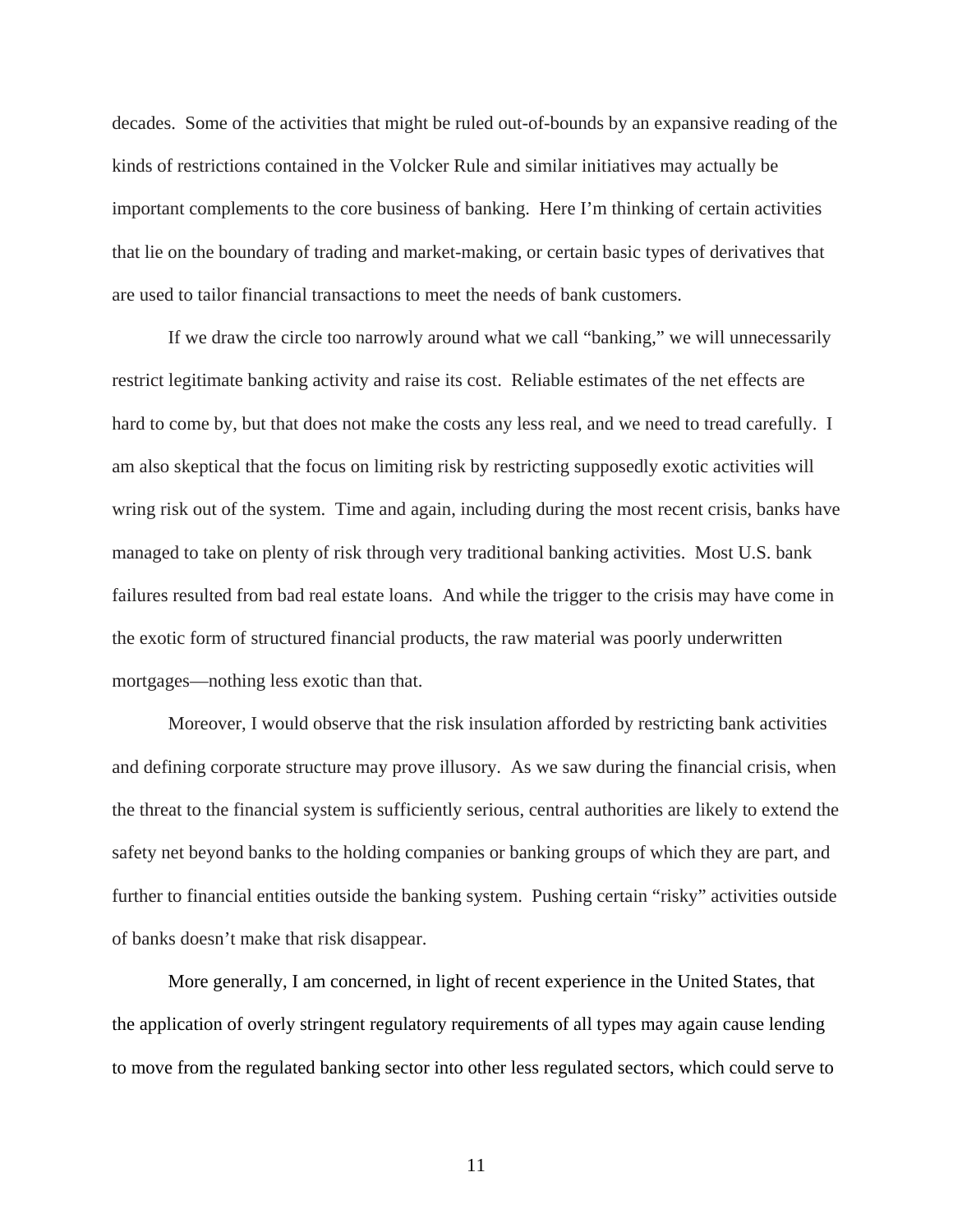reduce the effectiveness of the enhanced bank regulation and supervision we are working so hard to implement. Again, moving certain risks out of deposit-taking institutions may be desirable, but to the extent that less regulated sectors do not face the same level of regulatory scrutiny, there is clear danger that risks could be more easily hidden in these other pockets of the financial system. Among the key lessons we should learn from the financial crisis is that we cannot tolerate the resurgence of a risky parallel or "shadow" banking system.

## *Conclusion*

To summarize, I believe that we must use the recent financial crisis as an opportunity to learn, and to improve both the business of banking and the practice of bank regulation. Regulators around the world are doing yeoman duty to learn from the crisis and make improvements in supervision and regulation. Surveying the broad sweep of the many, many reform initiatives underway, most of them appear to me to be headed in the right direction. But being directionally correct is not enough. There is also the question how far we should be going in that direction. We have to be able to figure out how far is too far, and when to stop—if we are to keep our pendulum in the middle of the road.

I worry that the high capital requirements, liquidity requirements, and activity restrictions we are pursuing are attempting to banish all risk from the banking system. But the unique role that banks play in the economy requires them to take risk. As I have argued this evening, that role also justifies the maintenance of a public safety net, and because that safety net provides a public benefit, it is unlikely ever to be provided at zero public cost. Steps that we take to make the system safe must be weighed against the costs of reduced financial intermediation and potentially lower economic growth. Finding the right balance in that tradeoff involves as much